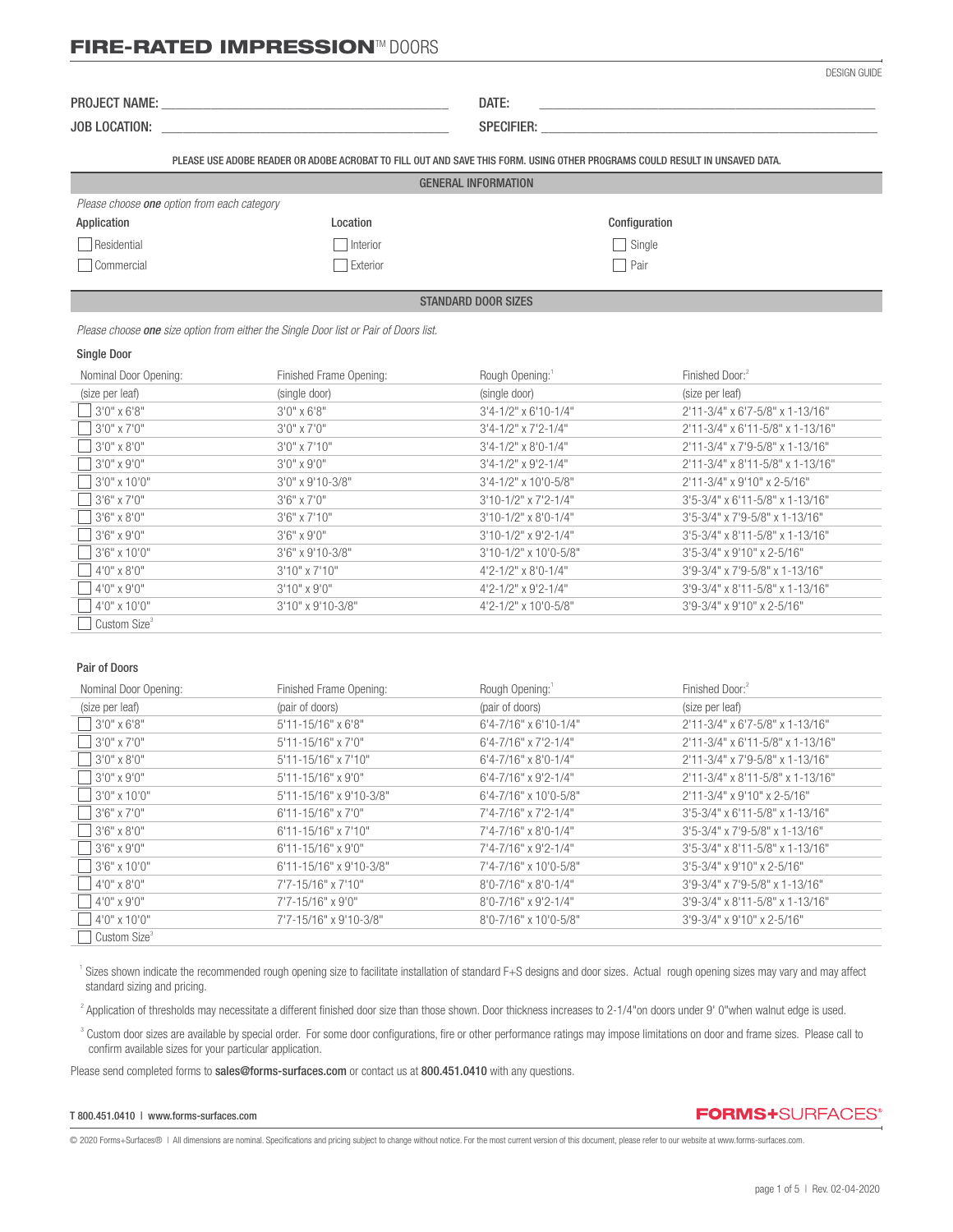# **FIRE-RATED IMPRESSION<sup>IM</sup> DOORS**

## AVAILABLE DESIGNS

## *Please choose* one *design option.*



| Dallas |  |
|--------|--|
|        |  |







#### T 800.451.0410 | www.forms-surfaces.com

## **FORMS+**SURFACES®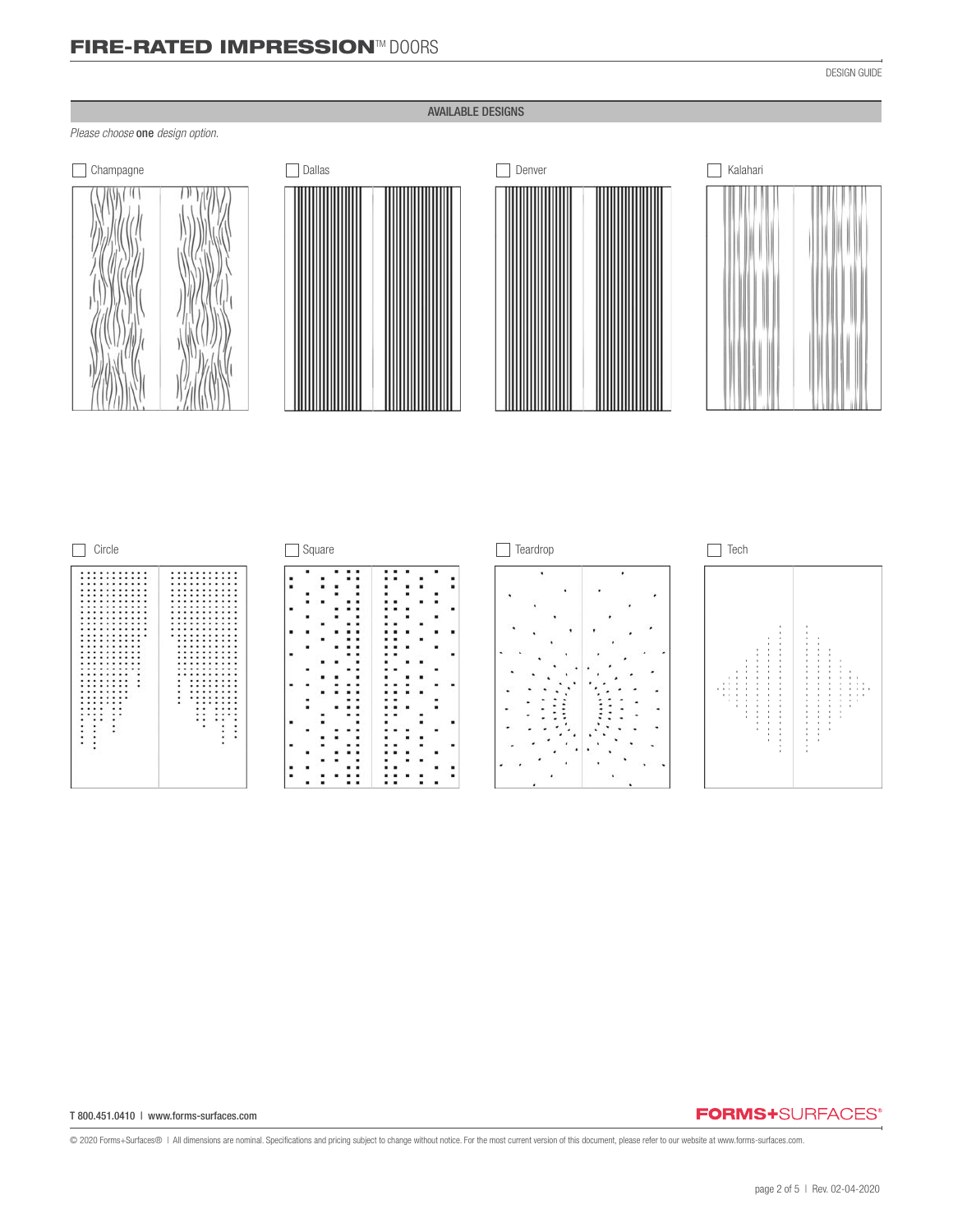QUANTITY

#### Number of Leafs: *\_\_\_\_\_\_\_\_\_\_\_\_\_\_\_\_\_\_\_\_\_\_\_\_\_\_\_\_\_\_\_*

֦

DOOR CONFIGURATION

| <b>Door Material</b>                             | Swing                                                     |  |  |
|--------------------------------------------------|-----------------------------------------------------------|--|--|
| Please select one Material and Finish.           | Please select one Swing option.                           |  |  |
| <b>STAINLESS STEEL</b>                           |                                                           |  |  |
| Sandstone                                        | Single Door:<br>LH<br>RH<br>LHR<br>RHR                    |  |  |
| Seastone                                         |                                                           |  |  |
| Linen                                            | Pair of Doors:<br>LH/RH<br>LHR/RHR                        |  |  |
| Diamond                                          | LH/RH fixed<br>LH/RH fixed                                |  |  |
| Satin                                            | LHR fixed/RHR<br>LHR/RHR fixed                            |  |  |
| Mirror                                           |                                                           |  |  |
|                                                  | -INSIDE-                                                  |  |  |
| <b>FUSED METAL</b>                               |                                                           |  |  |
| Fused Bronze, Sandstone                          |                                                           |  |  |
| Fused Bronze, Seastone                           | (LH)<br>(RH)                                              |  |  |
| Fused Bronze, Linen                              | <b>LEFT HAND</b><br><b>RIGHT HAND</b>                     |  |  |
| Fused Bronze, Diamond                            | (DOOR SWINGS TO INSIDE)                                   |  |  |
| Fused Bronze, Satin                              |                                                           |  |  |
| Fused Bronze, Mirror                             | (LHR)<br>(RHR)                                            |  |  |
| Fused Graphite, Sandstone                        | <b>LEFT HAND</b><br><b>RIGHT HAND</b>                     |  |  |
| Fused Graphite, Seastone                         | <b>REVERSE</b><br><b>REVERSE</b>                          |  |  |
| Fused Graphite, Linen<br>Fused Graphite, Diamond | O<br>O<br>(DOOR SWINGS TO OUTSIDE)                        |  |  |
| Fused Graphite, Satin                            |                                                           |  |  |
| Fused Graphite, Mirror                           |                                                           |  |  |
| Fused Nickel Bronze, Sandstone                   |                                                           |  |  |
| Fused Nickel Bronze, Seastone                    |                                                           |  |  |
| Fused Nickel Bronze, Linen                       |                                                           |  |  |
| Fused Nickel Bronze, Diamond                     |                                                           |  |  |
| Fused Nickel Bronze, Satin                       | <b>Edge Element</b>                                       |  |  |
| Fused Nickel Bronze, Mirror                      | Please select one Edge Element.                           |  |  |
| Fused Nickel Silver, Sandstone                   |                                                           |  |  |
| Fused Nickel Silver, Seastone                    | <b>Clear Anodized Aluminum</b>                            |  |  |
| Fused Nickel Silver, Linen                       | <b>Black Anodized Aluminum</b>                            |  |  |
| Fused Nickel Silver, Diamond                     |                                                           |  |  |
| Fused Nickel Silver, Satin                       |                                                           |  |  |
| Fused Nickel Silver, Mirror                      |                                                           |  |  |
| Fused White Gold, Sandstone                      | Door Frame Required                                       |  |  |
| Fused White Gold, Seastone                       |                                                           |  |  |
| Fused White Gold, Linen                          | Yes<br>No, will use existing frame                        |  |  |
| Fused White Gold, Diamond                        |                                                           |  |  |
| Fused White Gold, Satin                          | If yes, please complete a Door Frame Design Guide.        |  |  |
| Fused White Gold, Mirror                         |                                                           |  |  |
|                                                  |                                                           |  |  |
|                                                  | <b>Fire Rating</b>                                        |  |  |
|                                                  | Please select one Fire Rating time.                       |  |  |
|                                                  |                                                           |  |  |
|                                                  | 20 minute<br>3/4 hour<br>1 hour<br>$1-1/2$ hour<br>3 hour |  |  |
|                                                  |                                                           |  |  |
|                                                  |                                                           |  |  |

#### T 800.451.0410 | www.forms-surfaces.com

# **FORMS+**SURFACES®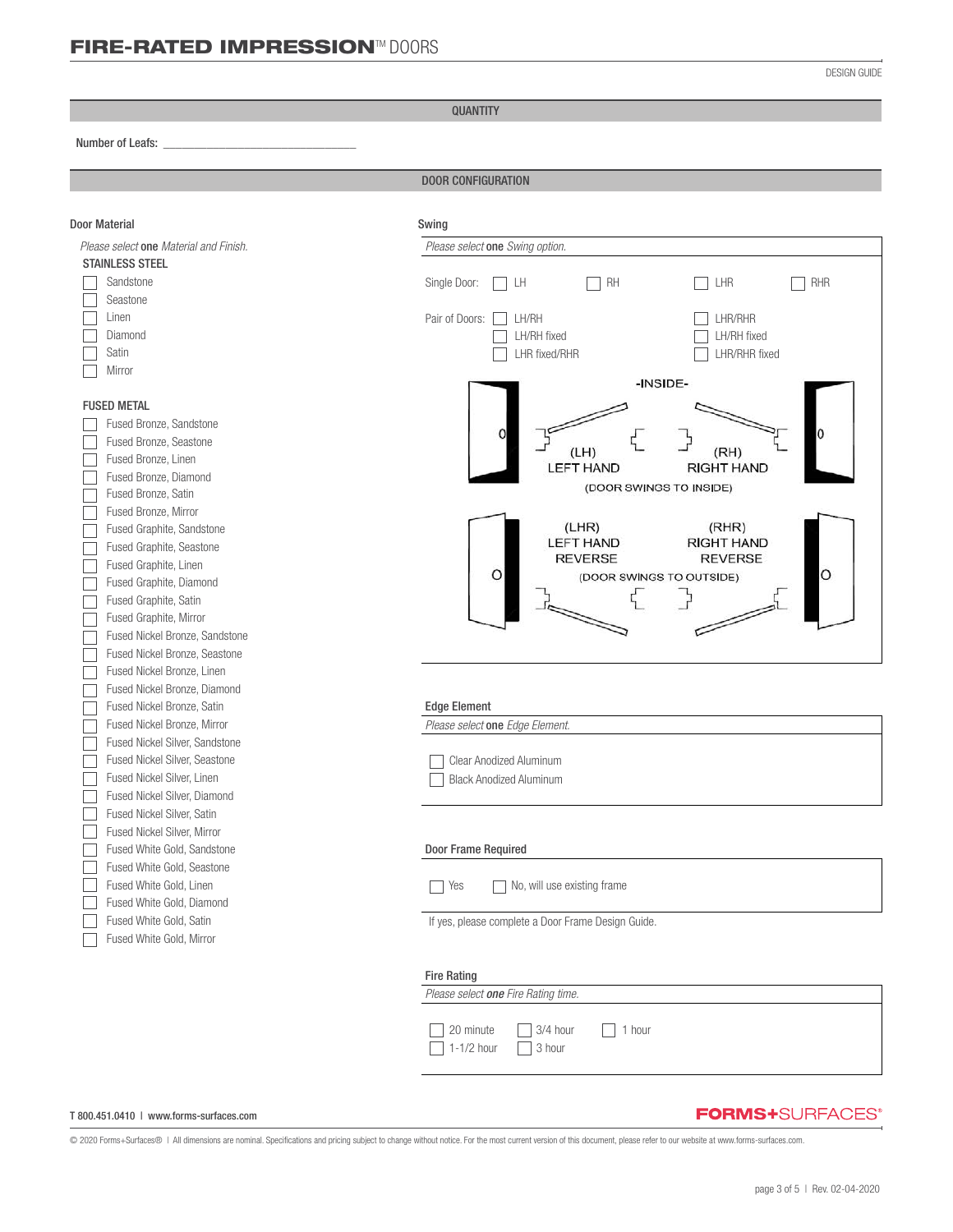# **FIRE-RATED IMPRESSION<sup>IM</sup> DOORS**

| <b>SUGGESTED HARDWARE</b>           |               |                                                        |                                                                                                                                                                                                                                                                                                                                                                                                                                                                             |                                                                                                                                                                                                                                                                                                                                                                                                                                                                  |
|-------------------------------------|---------------|--------------------------------------------------------|-----------------------------------------------------------------------------------------------------------------------------------------------------------------------------------------------------------------------------------------------------------------------------------------------------------------------------------------------------------------------------------------------------------------------------------------------------------------------------|------------------------------------------------------------------------------------------------------------------------------------------------------------------------------------------------------------------------------------------------------------------------------------------------------------------------------------------------------------------------------------------------------------------------------------------------------------------|
| Deadbolt                            |               |                                                        |                                                                                                                                                                                                                                                                                                                                                                                                                                                                             |                                                                                                                                                                                                                                                                                                                                                                                                                                                                  |
| Prep Only<br>Prep & Supply<br>None  | $\Rightarrow$ | Schlage B662P - double keyed<br>Other (specify)        | Schlage B660P - keyed/thumbturn<br>Model: <u>with the community of the community of the community of the community of the community of the community of the community of the community of the community of the community of the community of the community of the c</u>                                                                                                                                                                                                     | Finish: Enterprise of the contract of the contract of the contract of the contract of the contract of the contract of the contract of the contract of the contract of the contract of the contract of the contract of the cont                                                                                                                                                                                                                                   |
| Hinges                              |               |                                                        |                                                                                                                                                                                                                                                                                                                                                                                                                                                                             |                                                                                                                                                                                                                                                                                                                                                                                                                                                                  |
| Prep Only<br>Prep & Supply<br>None  | $\Rightarrow$ | Stanley FBB199<br>Other (specify)                      | Model: New York and the state of the state of the state of the state of the state of the state of the state of the state of the state of the state of the state of the state of the state of the state of the state of the sta                                                                                                                                                                                                                                              | Finish: Entrance and The Communications of the Communications of the Communications of the Communications of the Communications of the Communications of the Communications of the Communications of the Communications of the                                                                                                                                                                                                                                   |
| Viewer**                            |               |                                                        |                                                                                                                                                                                                                                                                                                                                                                                                                                                                             |                                                                                                                                                                                                                                                                                                                                                                                                                                                                  |
| Prep Only<br>Prep & Supply<br>None  | $\Rightarrow$ | Ives 698B<br>Other (specify)                           |                                                                                                                                                                                                                                                                                                                                                                                                                                                                             | Finish: Entertainment of the state of the state of the state of the state of the state of the state of the state of the state of the state of the state of the state of the state of the state of the state of the state of th<br>Finish: The Contract of the Contract of the Contract of the Contract of the Contract of the Contract of the Contract of the Contract of the Contract of the Contract of the Contract of the Contract of the Contract of the Co |
| <b>Roller Latch</b>                 |               |                                                        |                                                                                                                                                                                                                                                                                                                                                                                                                                                                             |                                                                                                                                                                                                                                                                                                                                                                                                                                                                  |
| Prep Only<br>Prep & Supply<br>None  | $\Rightarrow$ | Trimco 1559<br>Other (specify)                         |                                                                                                                                                                                                                                                                                                                                                                                                                                                                             | Finish: The Contract of the Contract of the Contract of the Contract of the Contract of the Contract of the Contract of the Contract of the Contract of the Contract of the Contract of the Contract of the Contract of the Co<br>Finish: Entrance and The Company of the Company of the Company of the Company of the Company of the Company of the Company of the Company of the Company of the Company of the Company of the Company of the Company of the Co |
| Flush Bolts (only if pair of doors) |               |                                                        |                                                                                                                                                                                                                                                                                                                                                                                                                                                                             |                                                                                                                                                                                                                                                                                                                                                                                                                                                                  |
| Prep Only<br>Prep & Supply<br>None  | $\Rightarrow$ | Trimco 3917<br>Other (specify)                         | Model: New York and the Commission of the Commission of the Commission of the Commission of the Commission of the Commission of the Commission of the Commission of the Commission of the Commission of the Commission of the                                                                                                                                                                                                                                               | Finish: Engineering and the state of the state of the state of the state of the state of the state of the state of the state of the state of the state of the state of the state of the state of the state of the state of the                                                                                                                                                                                                                                   |
| <b>Pivots</b>                       |               |                                                        |                                                                                                                                                                                                                                                                                                                                                                                                                                                                             |                                                                                                                                                                                                                                                                                                                                                                                                                                                                  |
| Prep Only<br>None                   | $\Rightarrow$ | Rixson<br>Other (specify)                              | Make: The contract of the contract of the contract of the contract of the contract of the contract of the contract of the contract of the contract of the contract of the contract of the contract of the contract of the cont<br>Model: New York and the state of the state of the state of the state of the state of the state of the state of the state of the state of the state of the state of the state of the state of the state of the state of the sta            | Finish: <b>Example 2018</b><br>Finish:                                                                                                                                                                                                                                                                                                                                                                                                                           |
| <b>Mortise Lock</b>                 |               |                                                        |                                                                                                                                                                                                                                                                                                                                                                                                                                                                             |                                                                                                                                                                                                                                                                                                                                                                                                                                                                  |
| Prep Only<br>$\Box$ None            | $\Rightarrow$ | Schlage L Series<br>Model:<br>Other (specify)<br>Make: | Make: <u>example</u> and a series of the series of the series of the series of the series of the series of the series of the series of the series of the series of the series of the series of the series of the series of the seri<br><u> The Common State of the Common State of the Common State of the Common State of the Common State of the Common State of the Common State of the Common State of the Common State of the Common State of the Common State of </u> | Finish: <b>Example 2018</b><br>Finish:                                                                                                                                                                                                                                                                                                                                                                                                                           |
| <b>Concealed Closer*</b>            |               |                                                        |                                                                                                                                                                                                                                                                                                                                                                                                                                                                             |                                                                                                                                                                                                                                                                                                                                                                                                                                                                  |
| Prep Only<br>None                   | $\Rightarrow$ | LCN 2000 Series<br>Other (specify)                     | Make: National Communication of the Communication of the Communication of the Communication of the Communication of the Communication of the Communication of the Communication of the Communication of the Communication of t<br>Model: Note and the second state of the second state of the second state of the second state of the second state of the second state of the second state of the second state of the second state of the second state of the se            | Finish: Enterprise of the state of the state of the state of the state of the state of the state of the state of the state of the state of the state of the state of the state of the state of the state of the state of the s<br>Finish:                                                                                                                                                                                                                        |
| Exit/Panic Device*                  |               |                                                        |                                                                                                                                                                                                                                                                                                                                                                                                                                                                             |                                                                                                                                                                                                                                                                                                                                                                                                                                                                  |
| Prep Only<br>None                   | $\Rightarrow$ | Von Duprin 9947<br>Other (specify)                     | Make: <u>example</u>                                                                                                                                                                                                                                                                                                                                                                                                                                                        | Finish: The contract of the contract of the contract of the contract of the contract of the contract of the contract of the contract of the contract of the contract of the contract of the contract of the contract of the co<br>Finish: <b>Example 2018</b>                                                                                                                                                                                                    |

T 800.451.0410 | www.forms-surfaces.com

\*Items marked are common in commercial applications. \*\*Items marked are common in residential applications.

**FORMS+**SURFACES®